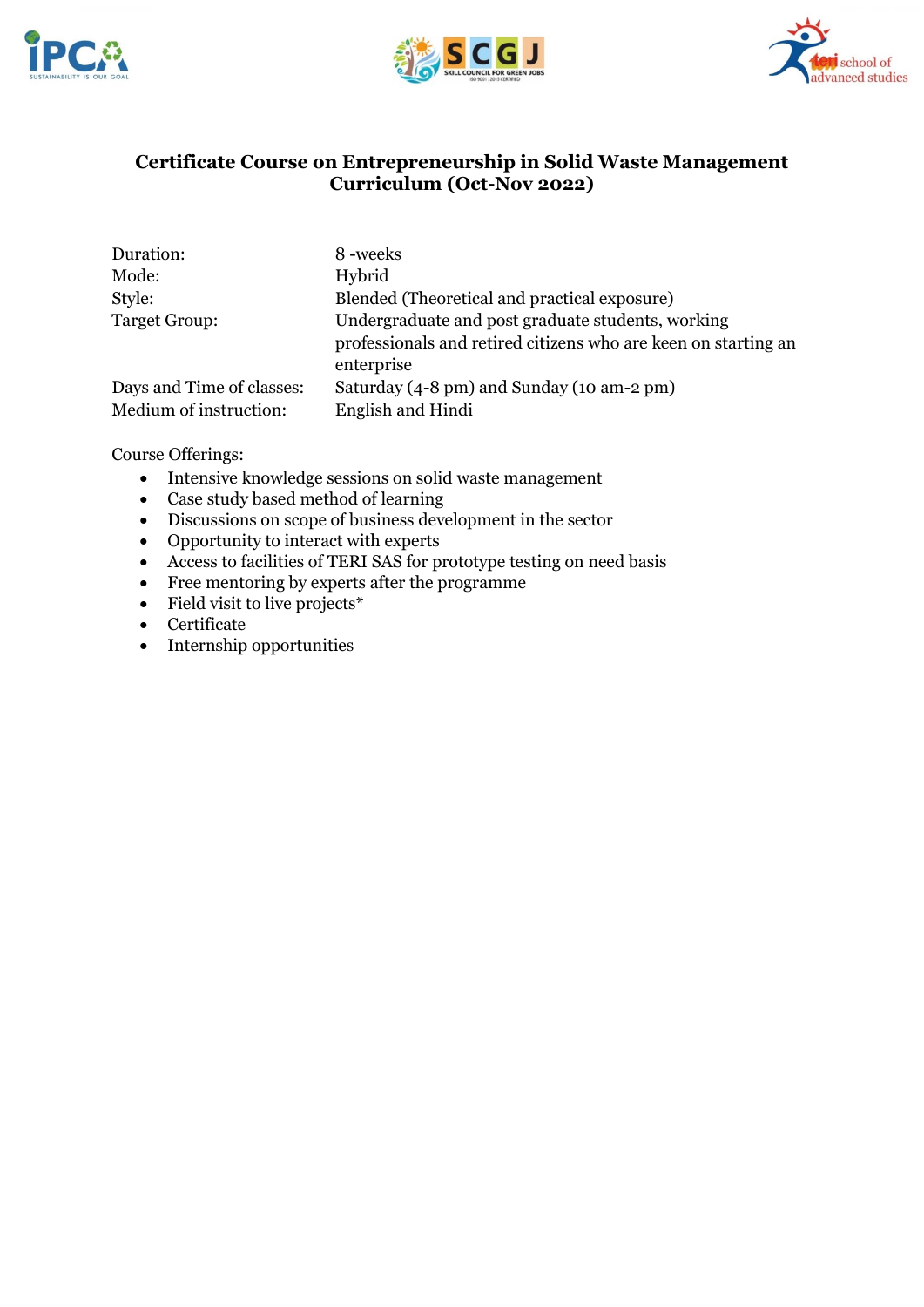

# **Unit 1 (8 hours) Demystifying Entrepreneurship**

- 1. Introduction to Entrepreneurship
	- Defining entrepreneurship
	- Factors influencing entrepreneurship
	- Characteristics of entrepreneurs
	- Risk and benefits associated with entrepreneurship
- 2. Self- awareness as a prerequisite for entrepreneurship
	- SWOT Analysis and its importance
	- SWOT Analysis at individual and organizational level
- 3. Taking the first step: Setting up an organization
	- Types of organizations
	- Procedures to set up organization
	- Statutory compliance in setting up organization

### **Unit 2 (4 hours) Understanding Solid Waste Management**

- 1. Introduction to Solid Waste
	- Meaning, types and characteristic of solid waste
	- Global and local trends in generation of solid waste
	- Opportunity- Threat analysis of solid waste
- 2. Solid Waste Management
	- Meaning and importance
	- Components of solid waste management
	- Analysis of current status of management of solid waste in India
	- Challenges faced by the sector

## **Unit 3 (8 hours) Grasping Policy Frameworks**

- 1. Overview of Solid Waste Management Rules
	- Solid Waste Management Rules 2016
	- Plastic Waste Management Rules 2021
	- E-Waste Management Rules 2021
	- Bio-Medical Waste Management Rules 2016
	- Construction & Demolition Rules 2016
	- Hazardous and other waste (Management and Transboundary Movement) Rules 2016
- 2. Overview of other linked policies and guidelines at state and local governance level



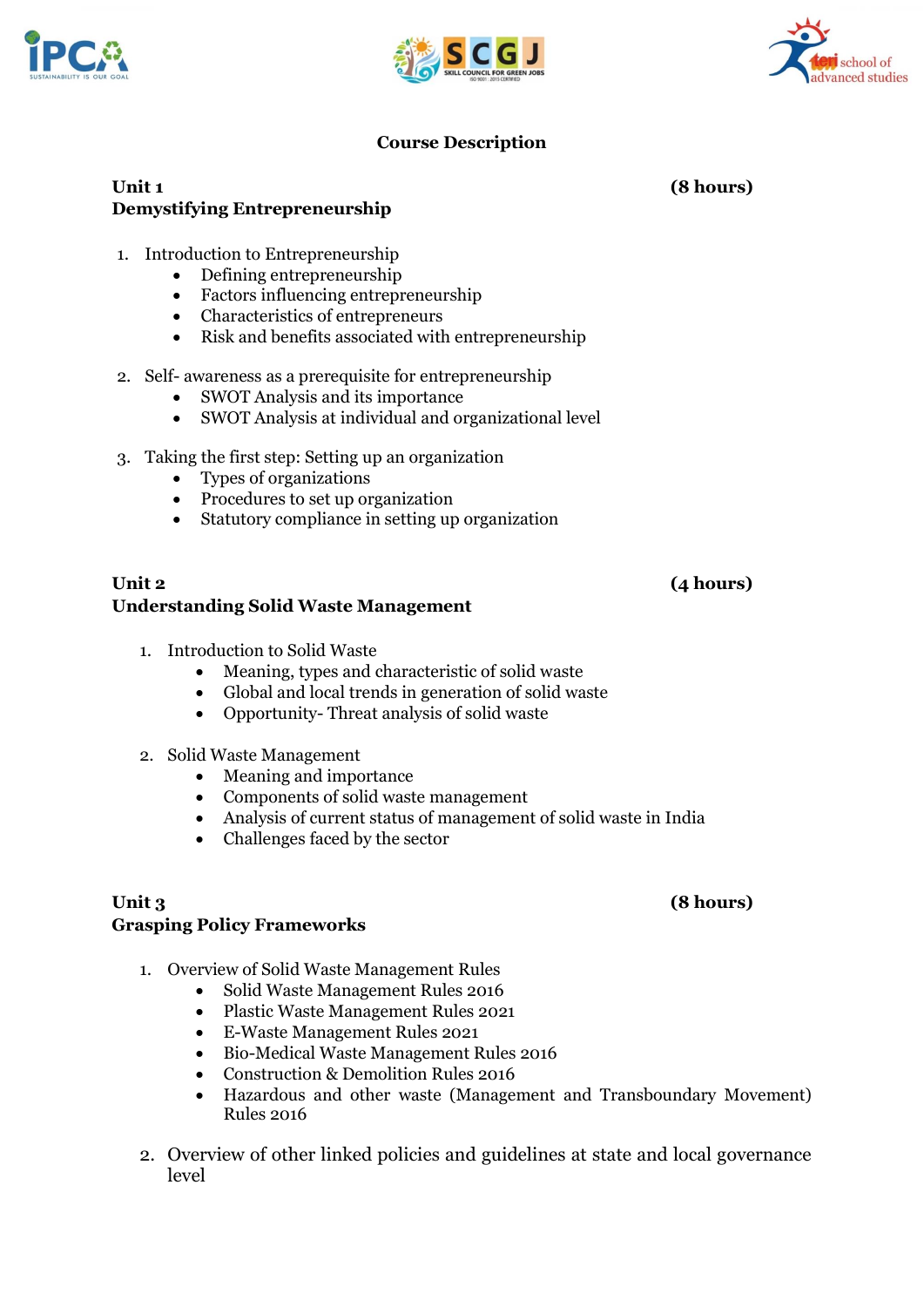





- 3. Overview of Guidelines, Policies and Schemes on Entrepreneurship in India
- 4. Linkage Between Policy Framework and Business Opportunity

# **Unit 4 (20 hours) Exploring Opportunities in Supply Chain of Solid Waste Management**

- 1. Collection, Storage and Transportation of waste: Equipment & Infrastructure
	- Methods of waste collection
	- Functional details of bins and vehicles
	- Business opportunity in collection and transportation
	- Material Recovery Facility
- 2. Recycling of Compostable Waste Material
	- Composting types and model
	- Decentralized vs. centralized composting model
	- Manual vs semi-mechanized vs mechanized model
	- Marketing of compost
	- Anaerobic Digestion and other methods of treatment
- 3. Recycling of Non-Compostable Waste Material
	- Recycling technologies for different waste commodities
	- Market for recycled products and their application
	- Circular economy
- 4. Sanitary Landfill
	- Landfill reclamation
	- Marketing of RDF/SCF
- 5. Waste Management Compliances
- 6. IEC as a business opportunity
- 7. Other opportunities in urban water management

# **Unit 5 (6 hours) Developing Business from Opportunities**

- 1. Business design
- 2. Business pitch
- 3. Technical proposal
- 4. Financial proposal

## **Unit 6 (6 hours) Financial evaluation of projects and partnerships models**

1. Assessing financial feasibility of business opportunities